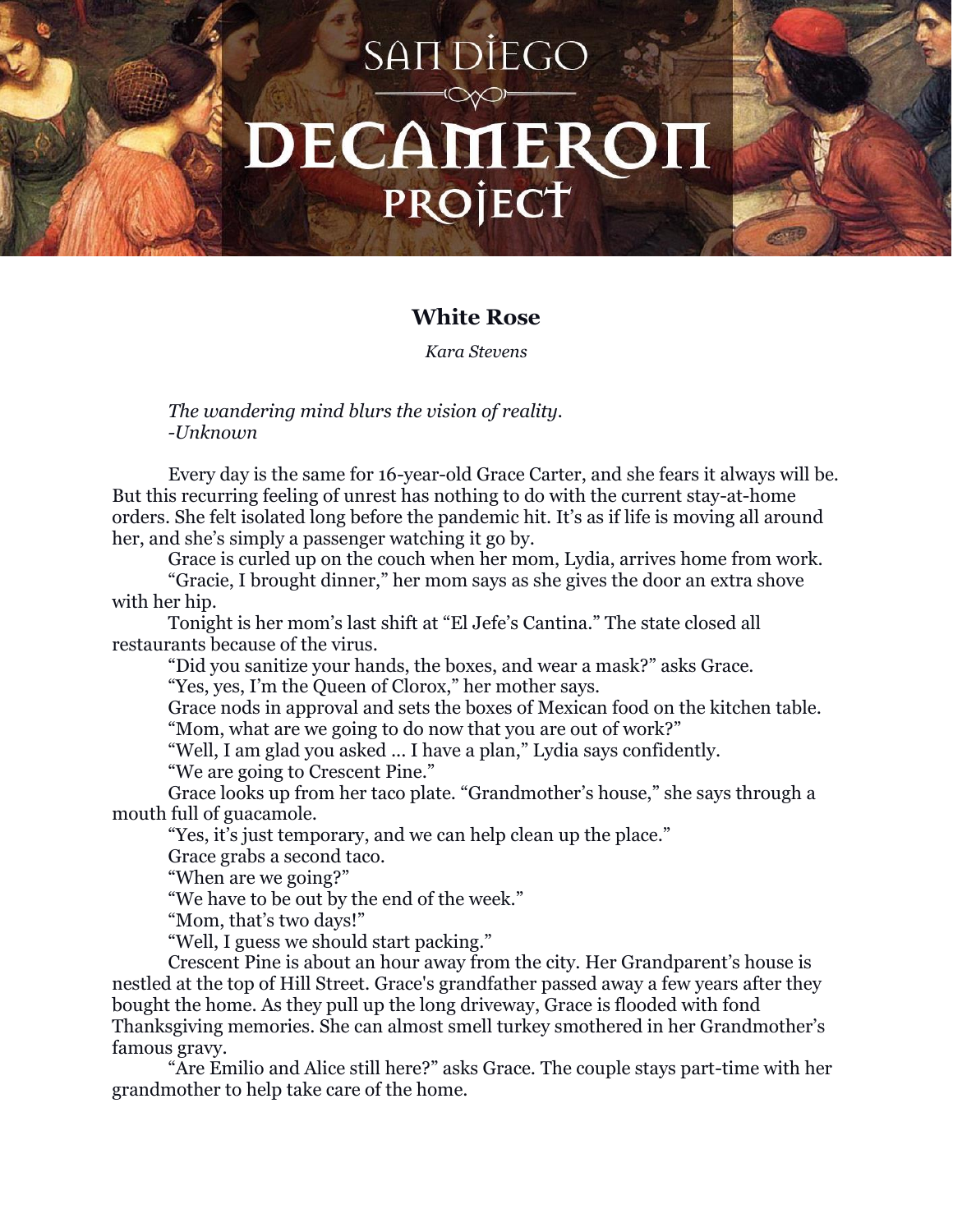Lydia shakes her head. "No, they are back in Mexico. All travel is closed remember."

As they walk in the house, the warm scent that Grace imagines is gone and the house smells a bit rancid, like a soggy old bath towel.

"It just needs a little TLC," Lydia says, trying to stay positive.

"Hey, I bet your art supplies are still upstairs. This is a perfect time to start painting again."

"I don't know," says Grace.

"Just give it a try, you might be inspired."

Grace heads upstairs and sees her old easel set up with fresh paints.

She grabs a brush and runs her fingers through the soft bristles. Grace hears a voice from across the hall.

"Gracie, Dear, is that you?"

She walks into her Grandmother's room and sits on the edge of the classic fourpost bed.

"Hi Grandmother," says Grace as she hugs her. "I missed you ... oh, I'm sorry is it okay to hug? I promise I've been hand sanitizing and wearing a mask."

Her Grandmother laughs. "Oh sweetie, I don't care about that right now, I'm just so happy to see you."

"Have you been painting?" she asks, noticing the brush still in Grace's hand.

"No, not in a while, I just haven't felt up to it."

"Why don't we paint together," her Grandmother says. "Bring your easel next to mine."

Grace and her Grandmother paint together the entire day. They tell stories,

laugh, and just enjoy each other's company. Grace feels better than she has in years.

"Oh Grace, your painting is beautiful," her grandmother says.

"I want you to have it, a white rose, your favorite flower."

"If you insist," she says smiling. "I'll hang it above the downstairs fireplace right in the middle of the room, so everyone can see it.

"I love you, Grandmother."

"I love you too, Gracie."

The next morning Grace wakes up to the smell of pancakes and bacon. Her mom is already sitting down at the breakfast table.

"Mom, this looks delicious," says Grace as she takes a seat next to her mother.

"Aunt Renee called me this morning," says Lydia as she puts her hand on top of Grace's.

"She wanted to let us know that Grandmother passed away yesterday."

Grace yanks her hands back and grips both sides of her head as if she is trying to steady her mind from racing.

"What do you mean?" she says. "I don't understand."

Lydia hugs her daughter. "I know it was hard not being able to see her, but no visitors were allowed at the hospital ... not even family because of the Coronavirus," she says.

Grace runs upstairs and opens the door to her Grandmother's room. It's empty ... except for Grace's easel and paints.

"No, no ... she was … here, right here."

Grace runs back downstairs and her mother grabs her.